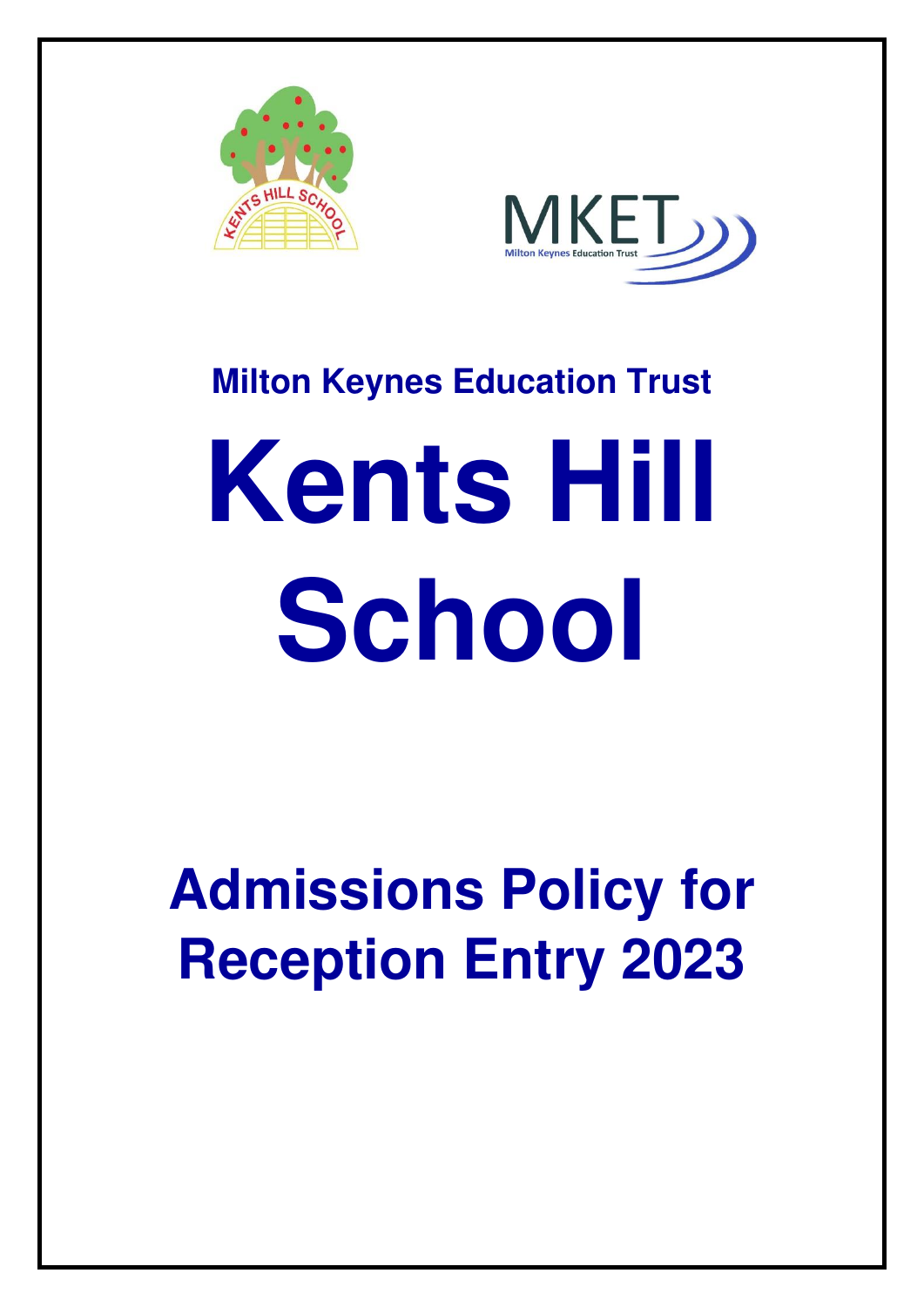#### **Kents Hill School & Nursery**

#### **TOMORROW'S SUCCESS BEGINS TODAY**

| <b>Our Vision</b>                                                                                                                                                                                                                                                                                                                                                                                                                                                                                                                                                                                                                                                                                                                                                                                                                                                                                                                                                                                                                                                                                                                                                                                                                                                                  |
|------------------------------------------------------------------------------------------------------------------------------------------------------------------------------------------------------------------------------------------------------------------------------------------------------------------------------------------------------------------------------------------------------------------------------------------------------------------------------------------------------------------------------------------------------------------------------------------------------------------------------------------------------------------------------------------------------------------------------------------------------------------------------------------------------------------------------------------------------------------------------------------------------------------------------------------------------------------------------------------------------------------------------------------------------------------------------------------------------------------------------------------------------------------------------------------------------------------------------------------------------------------------------------|
| At Kents Hill School all children, staff and governors take pride in our<br>school. We have the highest expectations for our children and work<br>together to enable each of them to achieve the very best they can. We<br>celebrate all our successes.<br>A Kents Hill School child will receive an enriched and enhanced curriculum<br>that is dedicated to broadening their life experiences and equipping them<br>with progressive knowledge and skills, becoming an effective life-long<br>learner with high aspirations and ambition.<br>We set high standards for both attainment and progress in all areas of<br>learning. We extend this to our children's attitudes and behaviour. Role<br>models amongst both staff and pupils are encouraged.<br>Our learning environment aspires to constantly provide inclusivity,<br>affirmation and respect so that children can thrive and achieve. We will<br>provide individualised learning support in order to achieve this.<br>At Kents Hill School, the richness and diversity of our world is appreciated,<br>celebrated and valued.<br>Our parents and children join us as a learning family. We are committed to<br>promoting, nurturing and maintaining effective partnerships with parents<br>and our wider community. |
|                                                                                                                                                                                                                                                                                                                                                                                                                                                                                                                                                                                                                                                                                                                                                                                                                                                                                                                                                                                                                                                                                                                                                                                                                                                                                    |

This policy relates to Reception entry admissions to Kents Hill School for September 2023. These admissions are co-ordinated by Milton Keynes Local Authority. This document should be read in conjunction with the Milton Keynes Council publication "Admission to Primary Schools in Milton Keynes: Information for Parents and Carers".

Places are allocated in line with Kents Hill School's oversubscription criteria, taking into account the infant class size limit of 15 for pupils aged 5, 6 or 7 at Key Stage 1. The Local Authority will inform parents of their child's school placement on National Offer Day.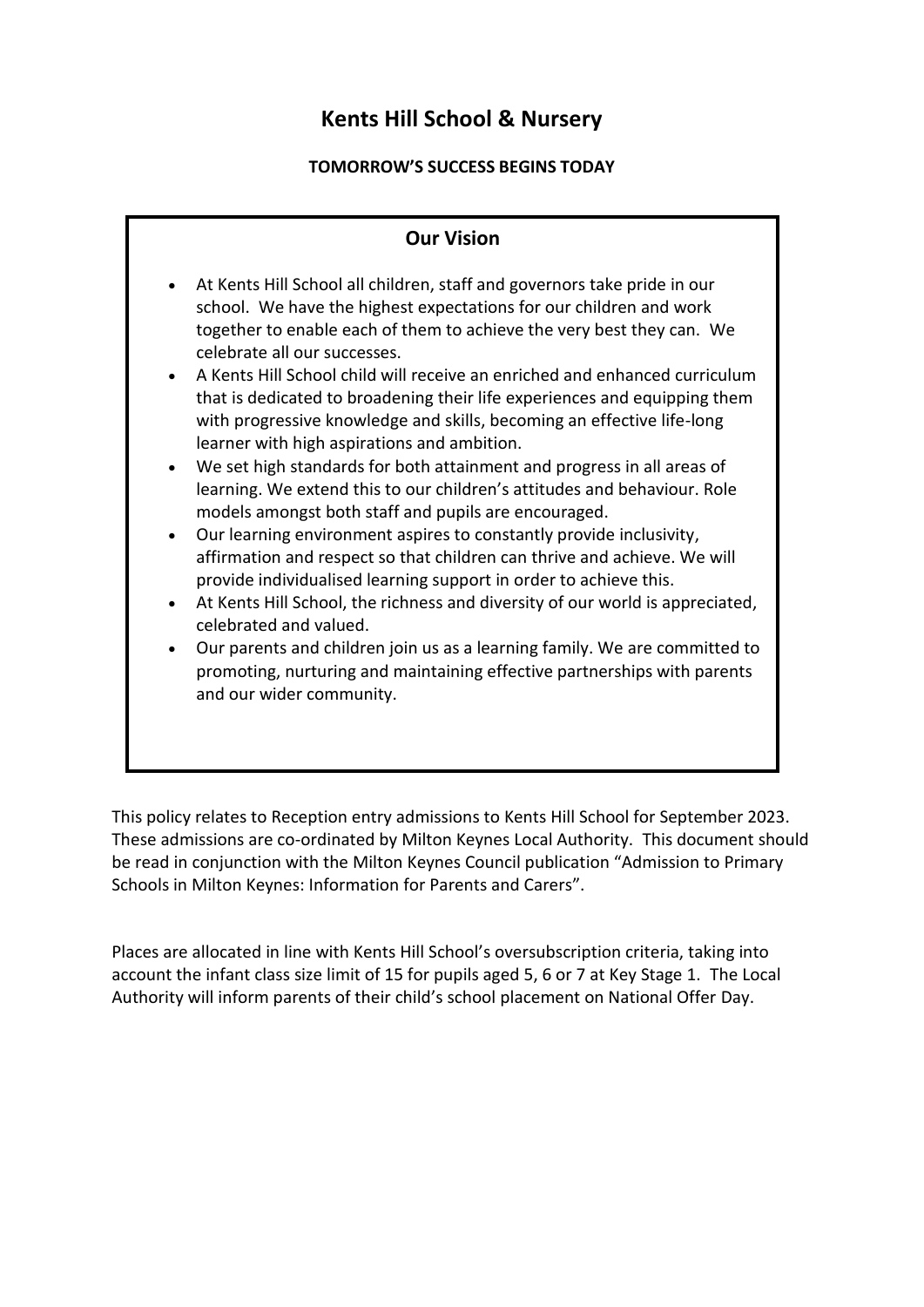#### **Admissions Criteria for pupils aged 4+**

The planned admission number (PAN) for September 2023 is **15** pupils.

All children born during the school year, i.e. between 1st September 2018 and 31st August 2019, will be admitted to school in September 2023. Prospective applicants should note that it is generally not Kents Hill School's policy to allocate a place for a child to a year above or below that of the child's chronological age.

If a place cannot be offered at Kents Hill School, parents will be informed of their right to an independent appeal.

#### **Defined Area**

Kents Hill School's defined area for admissions is the area of Milton Keynes east of the Ouzel to Tongwell Street (V11) and between Standing Way (H8) and the north part of Walnut Tree. This area covers Kents Hill, Kents Hill Park, Walton, Walton Manor, Walton Park and part of Walnut Tree to the north of and including Walton Road, Hindhead Knoll and Fyfield Barrow.



Children with a Statement of Special Educational Needs (SEND) or an Education, Health and Care plan (EHC) naming Kents Hill School will be given priority for admission within the normal admission round, in accordance with national regulations.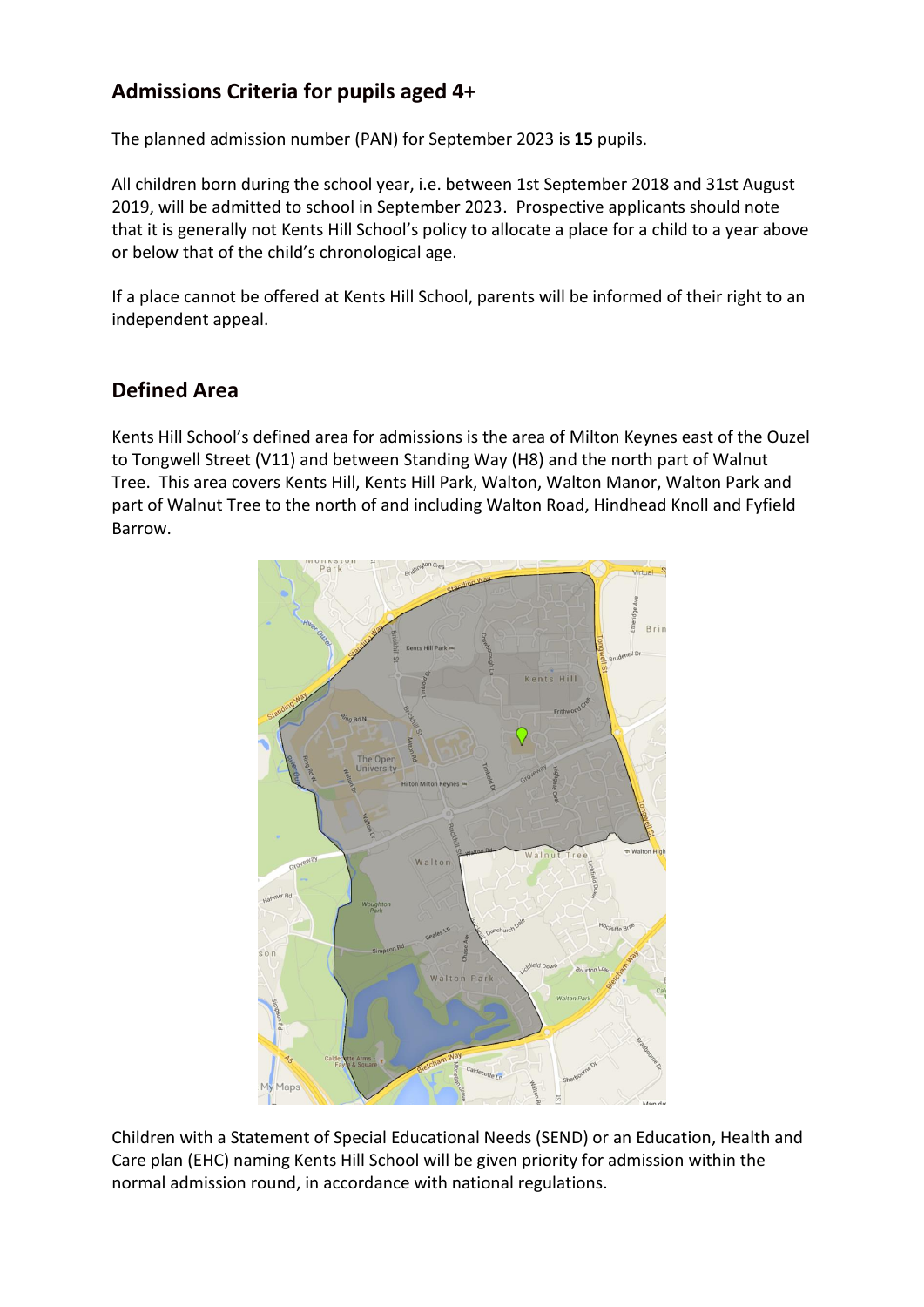#### **Oversubscription Criteria**

In the event of there being greater demand for admission than there are places available, places will be allocated in the following priority order:

- 1. Looked after or previously looked after children. A 'looked after child' is a child who is (a) in the care of a local authority, or (b) being provided with accommodation by a local authority in the exercise of their social services functions (see the definition in Section 22(1) of the Children Act 1989) at the time of making an application to a school. Previously looked after children are children who were looked after but ceased to be so because they were adopted (or became subject to a child arrangements order or special guardianship order).
- 2. Children attending Kents Hill School Nursery who also live in the school's defined area.
- 3. Children who live in the school's defined area and have a sibling on roll at the time of admission.
- 4. Children attending Kents Hill School Nursery who live outside the defined area and have a sibling on roll at the time of admission.
- 5. Children attending Kents Hill School Nursery who live outside the defined area.
- 6. Children who live in the defined area served by the school.
- 7. Children of staff employed by Milton Keynes Education Trust. Children of staff may only be given priority where the member of staff has been employed at the school for two or more years at the time at which the application to the school is made, and/or a member of staff is recruited to fill a vacant post for which there is a demonstrable skill shortage.
- 8. Children who live outside the defined area.

In the event of over subscription following the application of the criteria above, places will be allocated according to the proximity of the child's home to the school. The shortest route between Kents Hill School and the normal home address is measured using a computerised geographical information system. Each house and school has a unique reference, as do all the redways and paths which are coded at any point of junction such as at an underpass or where it crosses with another path. This enables the program to calculate the distance from home to school. All measurements are calculated using the same system providing consistency for all applicants.

#### **Deferred entry**

In accordance with the requirements of the Admissions Code, if your child has been offered a place:-

- 1. your child is entitled to a full-time place in the September following their fourth birthday;
- 2. you can defer the date your child is admitted to the school until later in the school year but not beyond the point at which your child reaches compulsory school age and not beyond the beginning of the final term of the school year for which it was made; and
- 3. if you wish, your child may attend part-time until later in the school year but not beyond the point at which your child reaches compulsory school age.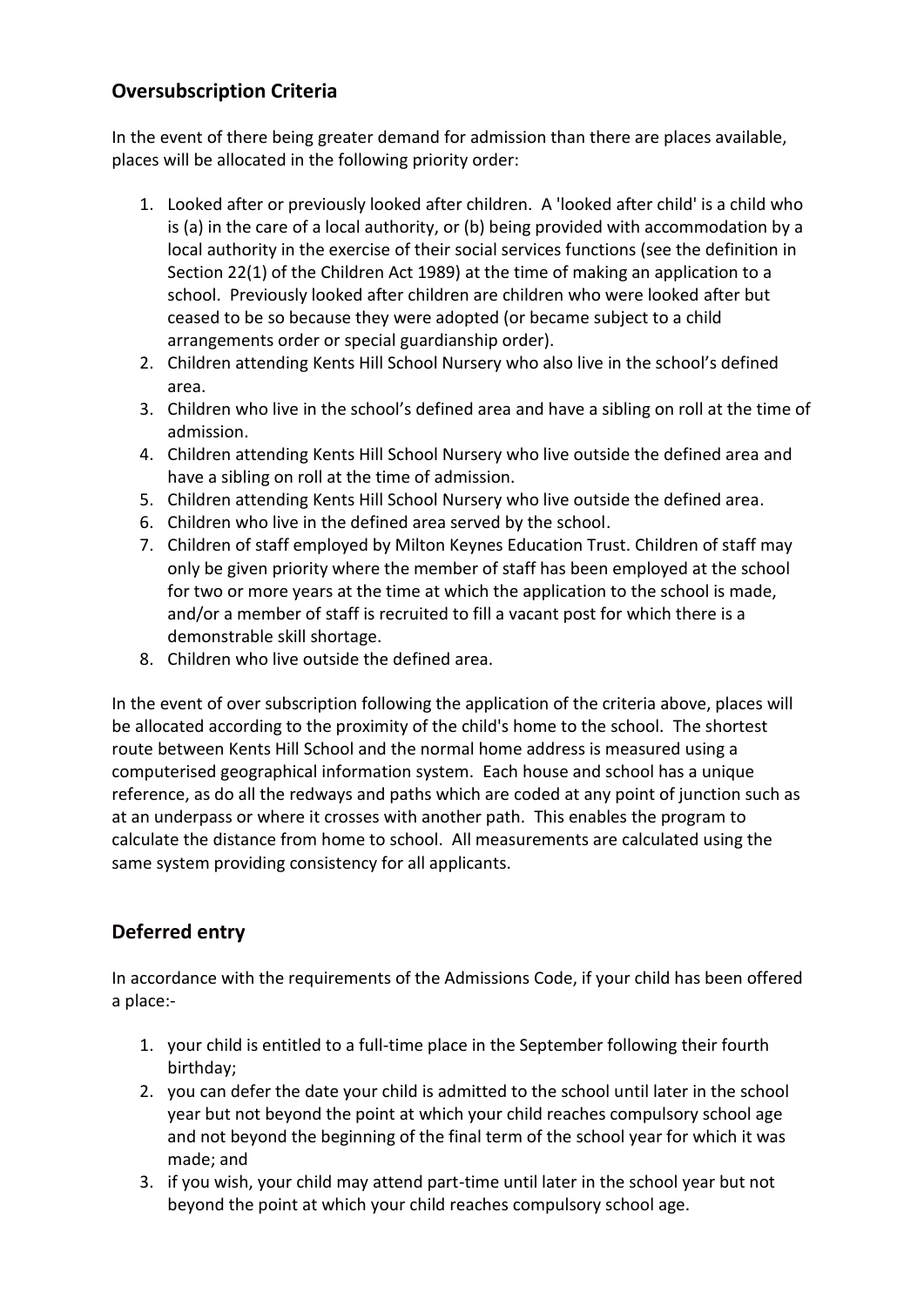If this option is preferred, the Headteacher will wish to discuss the reasons with the parents to ensure that all the implications are understood by parents and school.

#### **Permanent Residence**

Permanent residence relates to the address where a parent receives child benefit for the child or where the child is registered with a GP. For situations where parents have shared responsibility for a child who lives part of the week with one parent and partly with another, the place would be offered in accordance with the main residence of the child during the week.

#### **Sibling**

A sibling is a brother or sister, which for admission purposes means brothers and sisters of whole or half blood or any other child (including an adopted child) who permanently resides at the same address and for whom the parent also has parental responsibility.

To be included as a sibling within the admissions rules the other child (sibling) should still expected to be in attendance when the applicant child joins the school. Siblings are always checked and it would be helpful if you indicated where the existing child has a different family name.

#### **Multiple Births**

In cases where there is one remaining place available and the next child on the waiting list is one of a twin, triplet or other multiple birth group, both twins would be admitted (or all the siblings in the case of multiple births) even if this goes above the admission number for the school.

#### **Fair Access Protocol**

Local Authorities are required to have Fair Access Protocols in order to make sure that unplaced, vulnerable children are offered a place at a suitable school as quickly as possible. The school will comply with the Milton Keynes Fair Access Protocol. This may mean admitting children above the PAN.

#### **Waiting List**

The Local Authority maintains a waiting list until 31st December. If it is not possible to offer a place at Kents Hill School during the autumn term, a parent may request have their child's name added to the school waiting list, which is held in partnership with governors. The list is organised in line with the admissions criteria. A waiting list will be maintained until the end of the academic year after which it will be cleared. If you would like your child to be